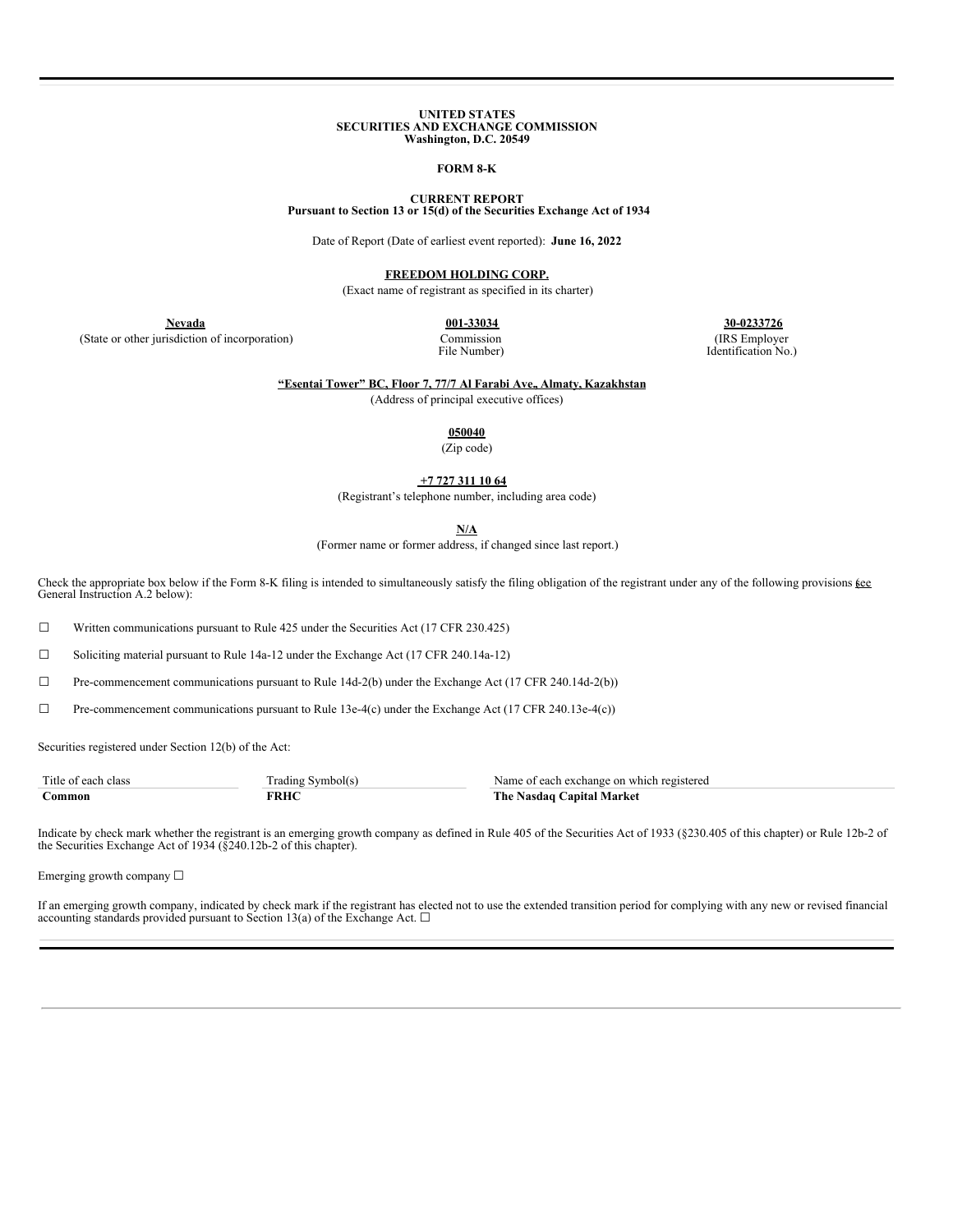### **Item 8.01 Other Events**

On June 9, 2022, Timur Turlov, the chief executive officer, chairman and majority shareholder of Freedom Holding Corp. (the "Company") was granted Kazakhstani citizenship. Kazakhstani law required him to relinquish his citizenship in the Russian Federation and his citizenship in Saint Kitts and Nevis when Kazakhstani citizenship was granted to him.

#### *Planned Divestiture of Russian Subsidiaries*

In the Company's Annual Report on Form 10-K (the "annual report") filed with the U.S. Securities and Exchange Commission ("SEC") on May 31, 2022, the Company disclosed that in response to the large-scale Russian military action against Ukraine, and the consequent U.S., UK and EU economic sanctions and Russian countersanctions, it had determined it would divest its interest in its two Russian subsidiaries, Investment Company Freedom Finance LLC ("Freedom Russia") and FFIN Bank LLC ("Freedom Bank RU"), collectively the "Russian Subsidiaries."

As a result of guidance recently published by the Treasury Department's Office of Foreign Assets Control ("OFAC") concerning U.S. sanctions impacting investment in, and divestiture of Russian companies by U.S. Persons, the Company has determined that the divestiture of the Russian Subsidiaries will not be accomplished in the manner originally envisioned. While the Company intends to divest the Russian Subsidiaries at some future time, any transaction entertained by the Company must comply with U.S. sanctions and related OFAC guidance in effect at the time of the divestiture. Until such time as the Company is approached by a willing and able buyer, in a manner consistent with U.S. sanctions, the Company will provide financial support only for "maintenance" of its investment in the Russian Subsidiaries consistent with its previously established practices and in support of pre-existing projects and operations in conformity with OFAC guidance concerning such activities. The Company will not engage in funding of new projects or expansion of pre-existing projects of the Russian Subsidiaries.

### *Planned Corporate Restructuring*

In the annual report, the Company also disclosed its intent to engage in a corporate restructuring pursuant to which its second-tier subsidiary Freedom Finance JSC ("Freedom KZ") (with its subsidiaries) will become wholly owned directly by Freedom Holding Corp. The Company will continue to pursue this restructuring in an expeditious manner.

### *Cautionary Note Regarding Forward-Looking Statements*

This Current Report on Form 8-K contains forward-looking statements within the meaning of the Private Securities Litigation Reform "Act of 1995. In some cases, forward-looking statements can be identified by terminology such as "anticipate," "believe," "continue," "could," "expect," "if," "intent," "might," "plans," "remains," "will," and "would" or other similar expressions and their negatives used in connection *with any discussion of future plans, actions, events or anticipated outcomes.*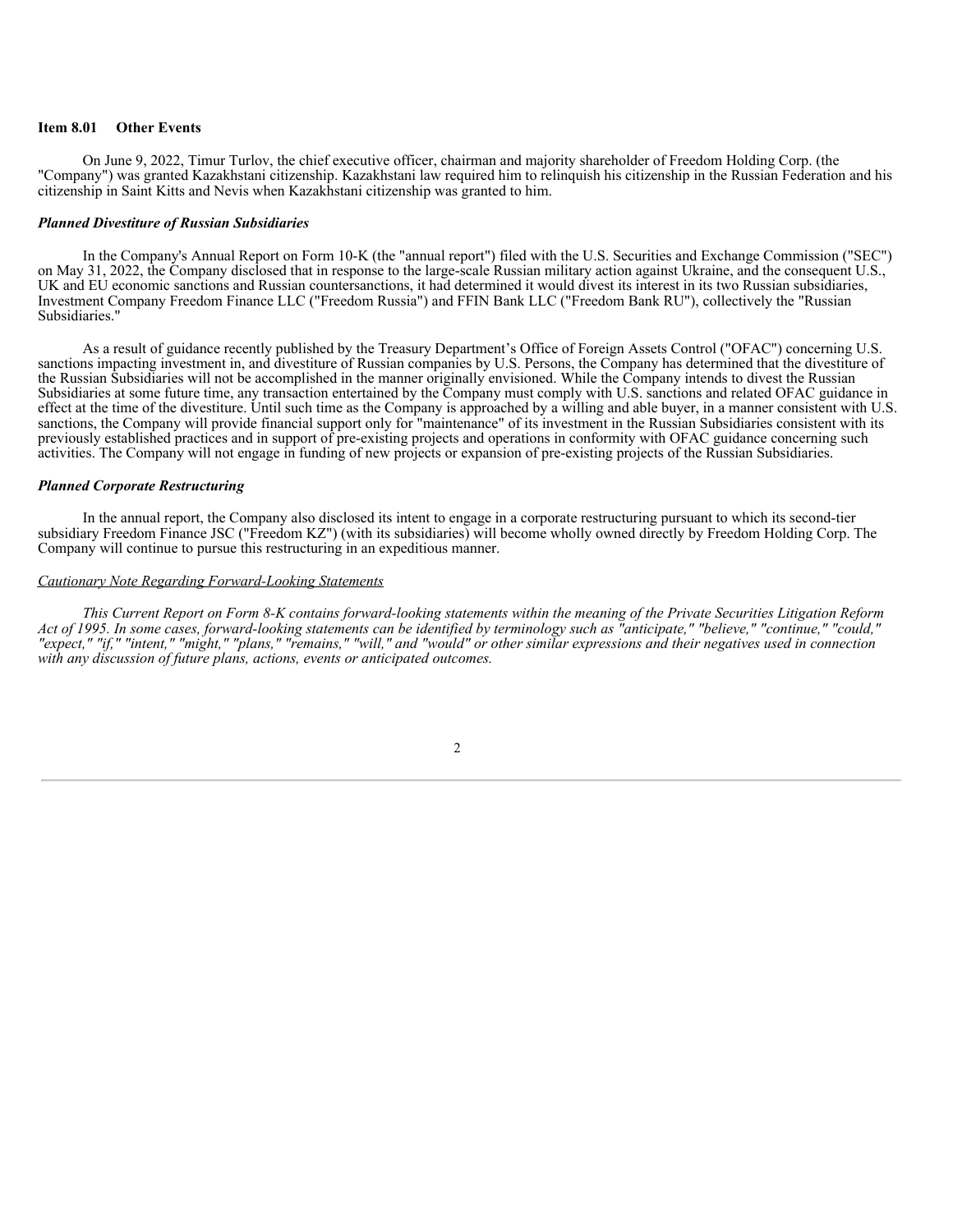Forward-looking statements are not guarantees of future actions, events, impacts or outcomes, and involve known and unknown risks and uncertainties. These risks and uncertainties include, but are not limited to the risk that: the U.S., EU, UK, Russia or other countries issue sanctions and/or countersanctions that make it impossible or impracticable for the Company to divest or maintain its Russian Subsidiaries and/or to complete the proposed corporate restructuring; and the risk that due to the continuously evolving nature of such sanctions and countersanctions, any action or transaction undertaken by the Company or its subsidiaries might violate such sanctions and countersanctions, *despite the Company's ef orts to interpret, understand and comply with them.*

Readers are cautioned not to place undue reliance on forward-looking statements, which speak only as of the date hereof, as current events are fluid and evolving and actual outcomes and results could differ materially as a result of factors discussed above or as a result of other factors the Company may not have identified, or properly understood. The Company undertakes no obligation to publicly update or revise forward-looking statements to reflect events or circumstances after the date any such forward-looking statements are made or to reflect the occurrence of new information, future events, a change in events, conditions, circumstances or assumptions underlying such statements or *otherwise.*

3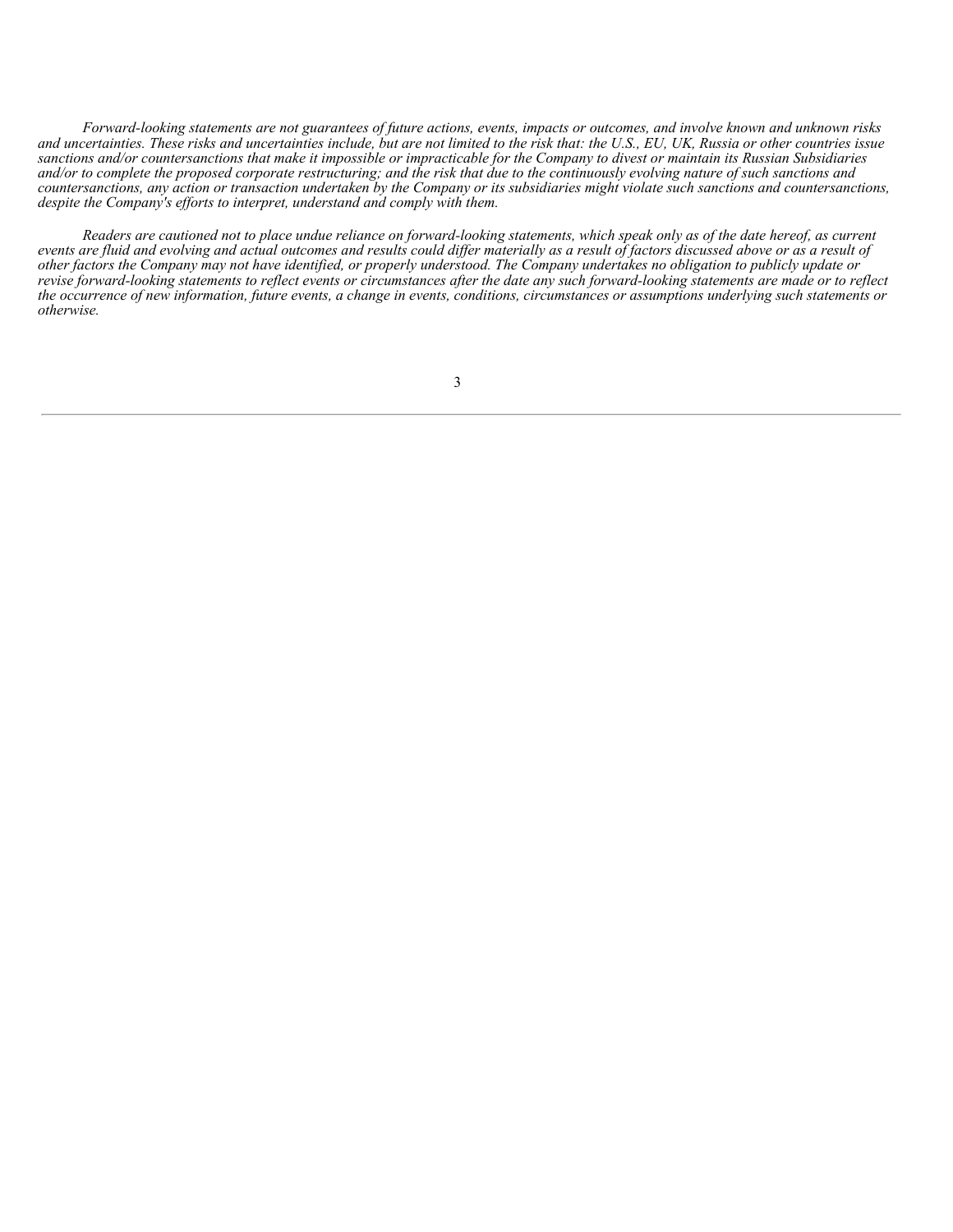# **Item 9.01 Financial Statements and Exhibits**

(d) Exhibits

| <b>Exhibit Number</b> | <b>Description</b>                                                          |
|-----------------------|-----------------------------------------------------------------------------|
|                       |                                                                             |
| 104                   | Cover Page Interactive Data File (embedded within the Inline XBRL document) |
|                       |                                                                             |